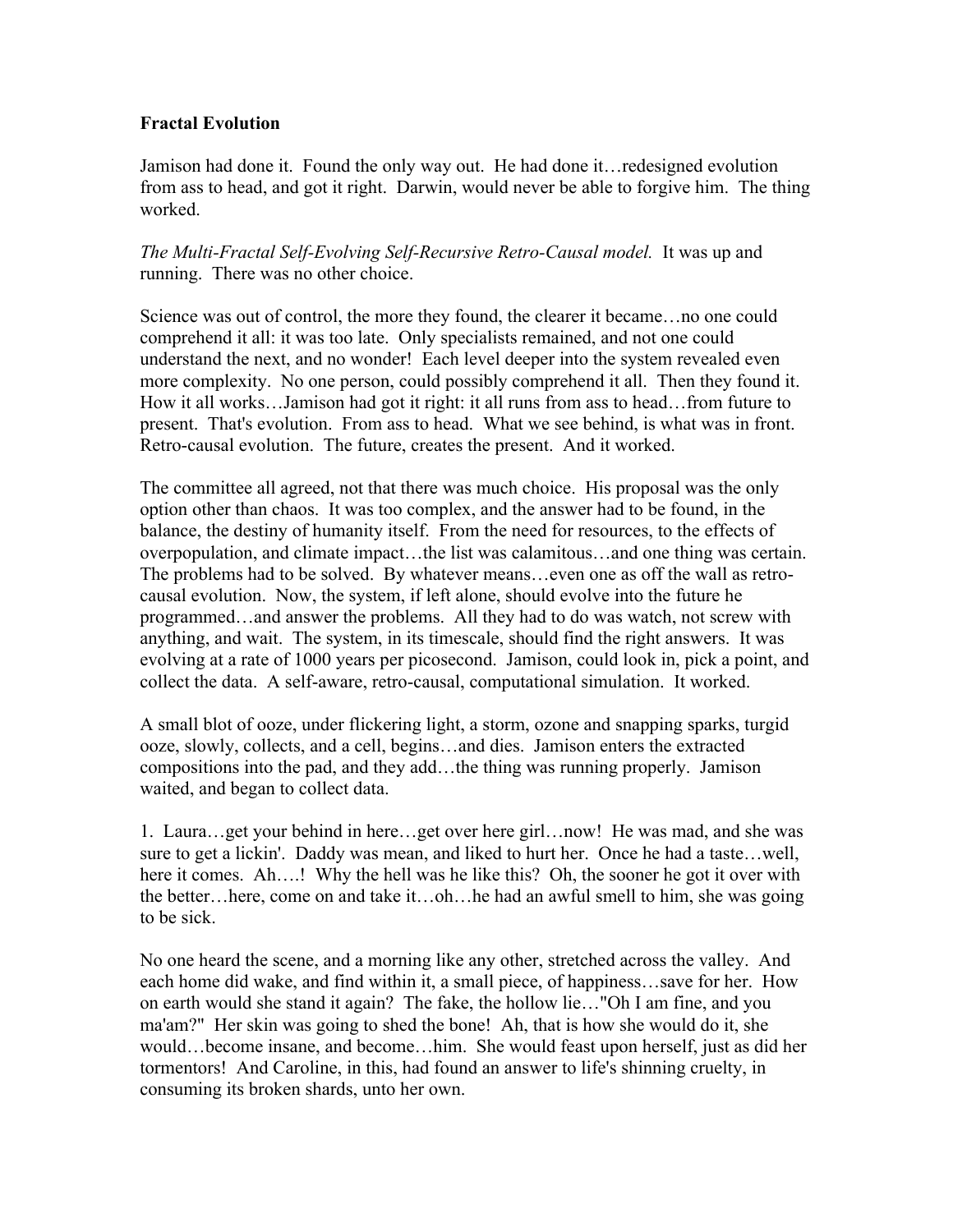Jamison wrote: Introjective contra-logical adaptivity. A new strategy!

He tried again. Perhaps there was more new thinking!

2. Under the boot of deepest pain, Casperov did live. And from the scuffed heel of suffering, his bread was hardened, and each wretched crust, made dry and splintered as wood. His teeth long fled, he sucks upon the wooden stump of old bread, and prays, for his saliva, to soften his meal, so he might live, but one more wretched day. And into dream, he did flee, and unto him, the taste of dream, was as food, and so was he nourished as he did wither, upon the taste…of dream.

Jamison wrote: Retrogressive mnemic instantiation as substitute formation. A new strategy! Thought, can replace, material instantiation. A new strategy!

3. And she could feel it, but it didn't matter, not one bit…they got her anyway. Oh God, why would you let it happen…why? They began to circle. Each now closer, hands reaching, the circle tightening…the smell of the booze, and the sound of the spit in their mouths…she began to get sick, and one caught her, and began to kiss her…she accepted his tongue…and bit! Ha! Now the group recoils, and hands reach…her neck, twisted shut, and the lights go out. Johnny, rips her shirt.

Jamison wrote: Failed strategy: never resist a group…Successful strategy: woman dead, rather than willing participant. Ah…a poor day. No good new thinking.

4. And he beheld her. Each shadow alive and full, perfect and dripping with warmth, her lips, wet, moist and sweet, as the sky arching and violet…lavender and rose, did fill his mind, as prism holding the marrow of light, may become pitcher, and pour forth…all the world. And the valley did become her, its tender breath of wind, but a whisper of her perfect imagining, the sun, but her round hip and sweet shoulder, so warm and golden, the day as honey lingers in golden stranded sun, as she…warm, sweet… and eternal.

Jamison wrote: affective inculcation induces alteration in experiential valence!!! Wow! This is huge! The mechanism whereby reality itself becomes health! Ah! Affective valence as ontological primacy!

Surely, this idea of his was the most splendid of all creations! Incredible to think, it was not conceived of before all of this. And Jamison, takes the device, and tries again.

5. Jamison had done it. Found the only way out. He had done it…redesigned evolution from ass to head, and got it right. Darwin, would never be able to forgive him. The thing worked.

*The Multi-Fractal Self-Evolving Self-Recursive Retro-Causal model*. It was up and running. There was no other choice.